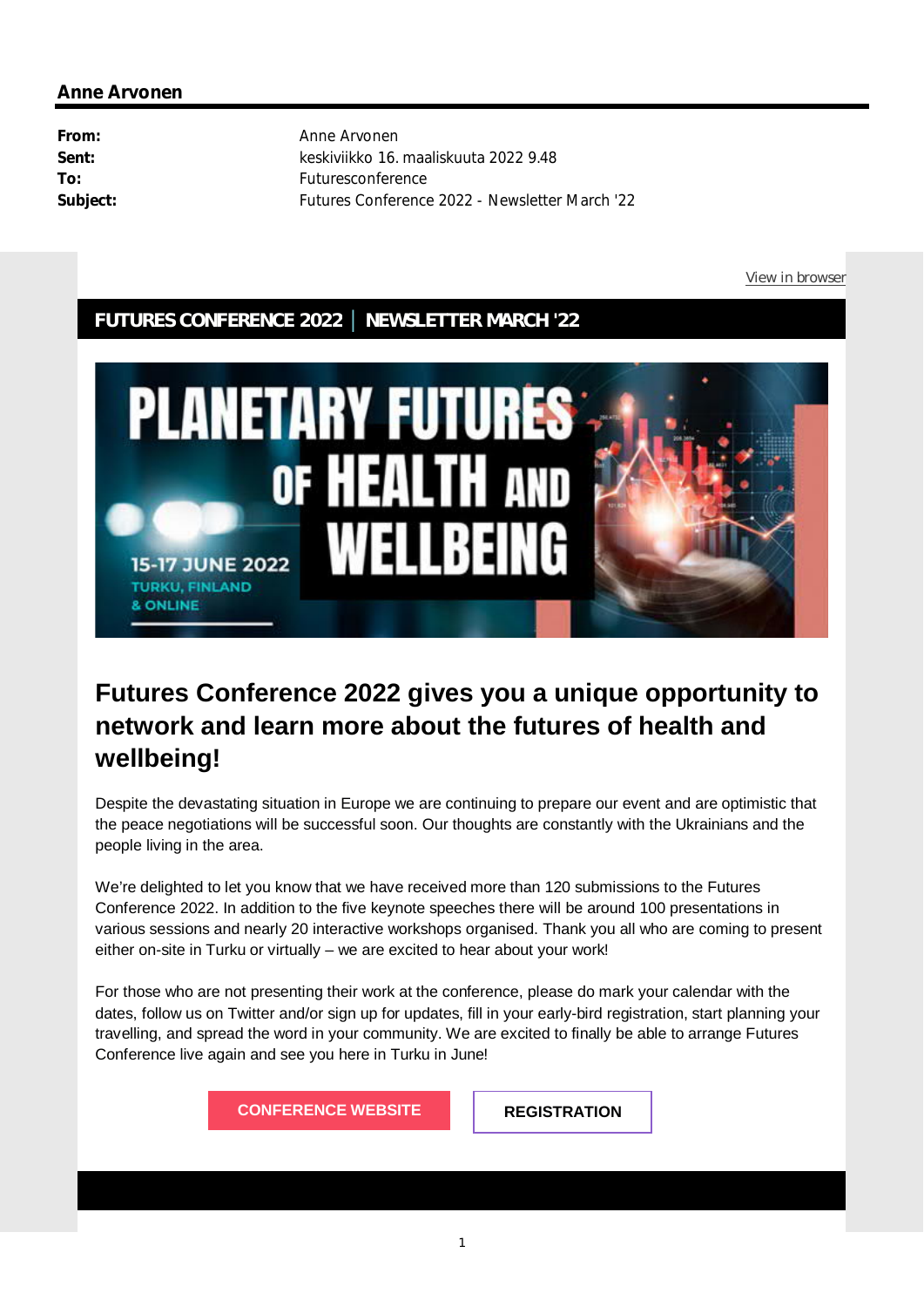#### GET TO KNOW SOME OF OUR DISTINGUISHED KEYNOTE SPEAKERS

#### **Soumya Swaminathan**

**Soumya Swaminathan** works as a Chief Scientist at the World Health Organization WHO. A paediatrician from India and a globally recognized researcher on tuberculosis and HIV, she brings with her 30 years of experience in clinical care and research and has worked throughout her career to translate research into impactful programmes. Her vision is to ensure that WHO is at the cutting edge of science and is able to translate new knowledge into meaningful impact on population health worldwide.



#### **Read more**

#### **Liisa Tyrväinen**

**Liisa Tyrväinen** works as a Research Professor at the Natural Resources Institute Finland (Luke) in Helsinki. She has long experience in interdisciplinary research work regarding amenity benefits of forests and other types nature areas. Her work has a strong focus on cultural ecosystem benefits, in particular outdoor recreation and nature-based tourism. A key theme of her research teams' work has been to measure health and social benefits of forests and other nature areas.



#### **Read more**

### **Presenting some of the forthcoming workshops:**

There will be a versatile and interesting programme of various interactive workshops, like:

• Biodigital today and tomorrow: exploring innovations, drivers, and shifts towards a biodigital era

• Pathways to planetary well-being: multilateralism for climate stability, balance with living nature, and no pollution

• The roles of imagination and aspiration in building socially, culturally, and ecologically sustainable future(s)

### **...and some of the forthcoming special sessions:**





**Millennium Project:**

Anticipatory governanc to boost crisis preparedness – wha policy actions needed for resilient cities and human-friendly AI?

**STYLE Project:** Mental time travel towards more phys active lifestyles

# **What is said about the Futures Conferences?**

*"Well managed conference. Delightful to see so many interactive workshops included in the program."* Participant, 2021

*"Generally a great event – enjoyed the sessions. Thanks for organising!"* Participant, 2021